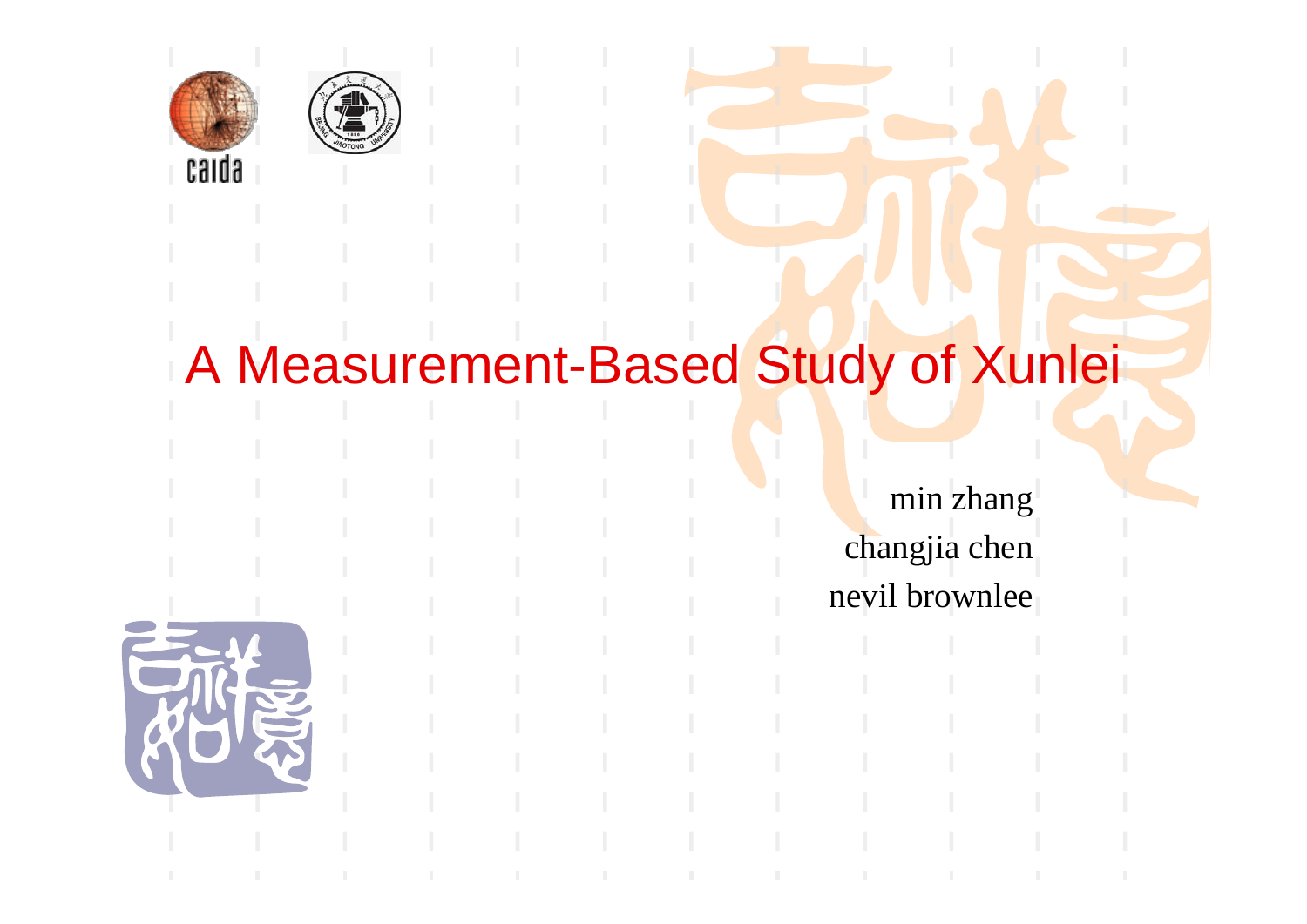# What is Xunlei??

- ■ Xunlei, 迅雷, Thunder
- $\mathbb{Z}$
- **A P2P application, currently mainly used** in China
	- <sup>¾</sup>integrate other open P2P file-sharing system;
		- (BitTorrent, eDonkey, Kad)







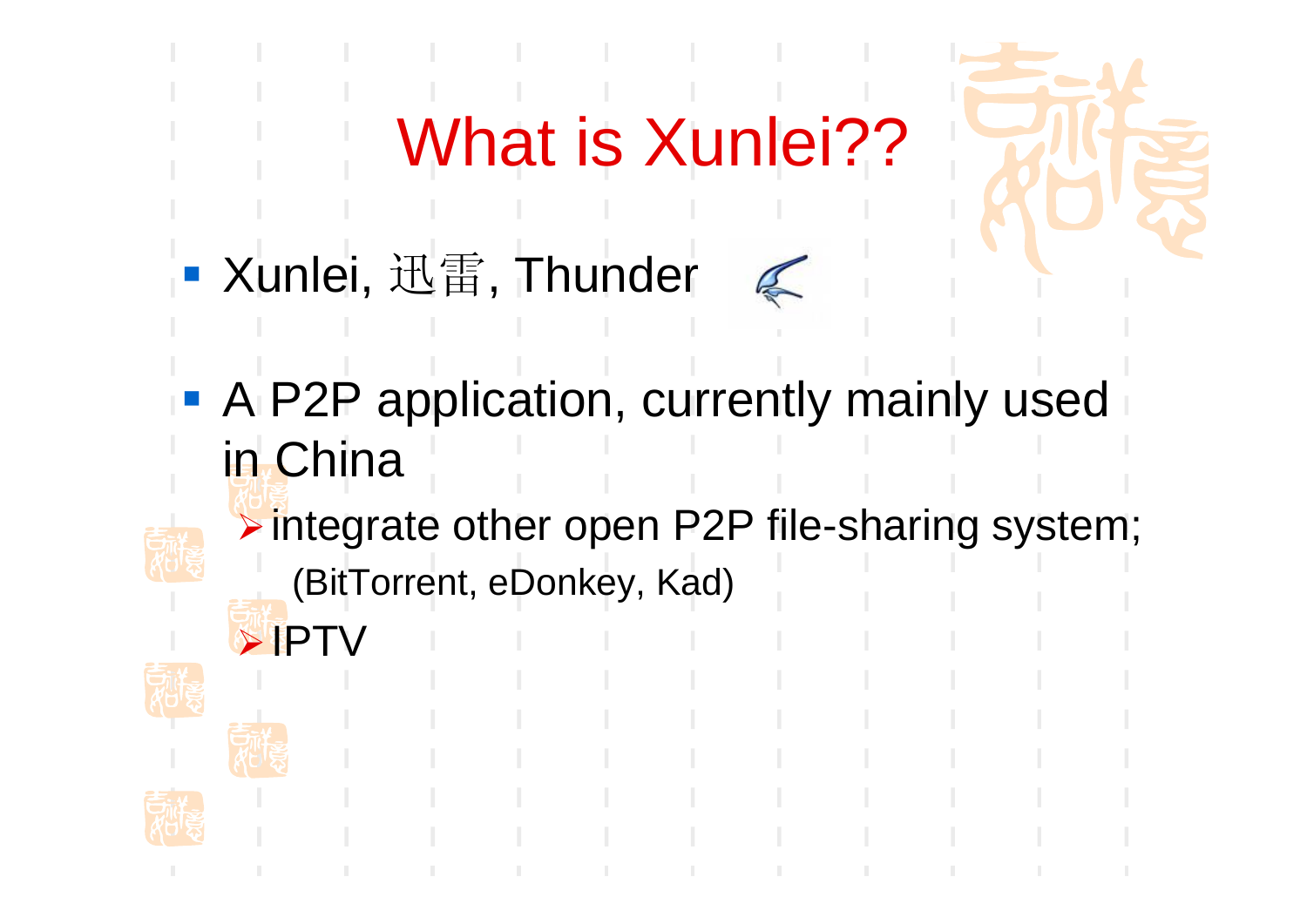# What is Xunlei??

- **How popular?** 
	- ¾ user number:
		- over 80 million users (Wikipedia)
			- 1,880 million users (Xunlei site)
	- ¾ region limitation:
		- **no official English version**
	-
- **Only runs on Windows machines**





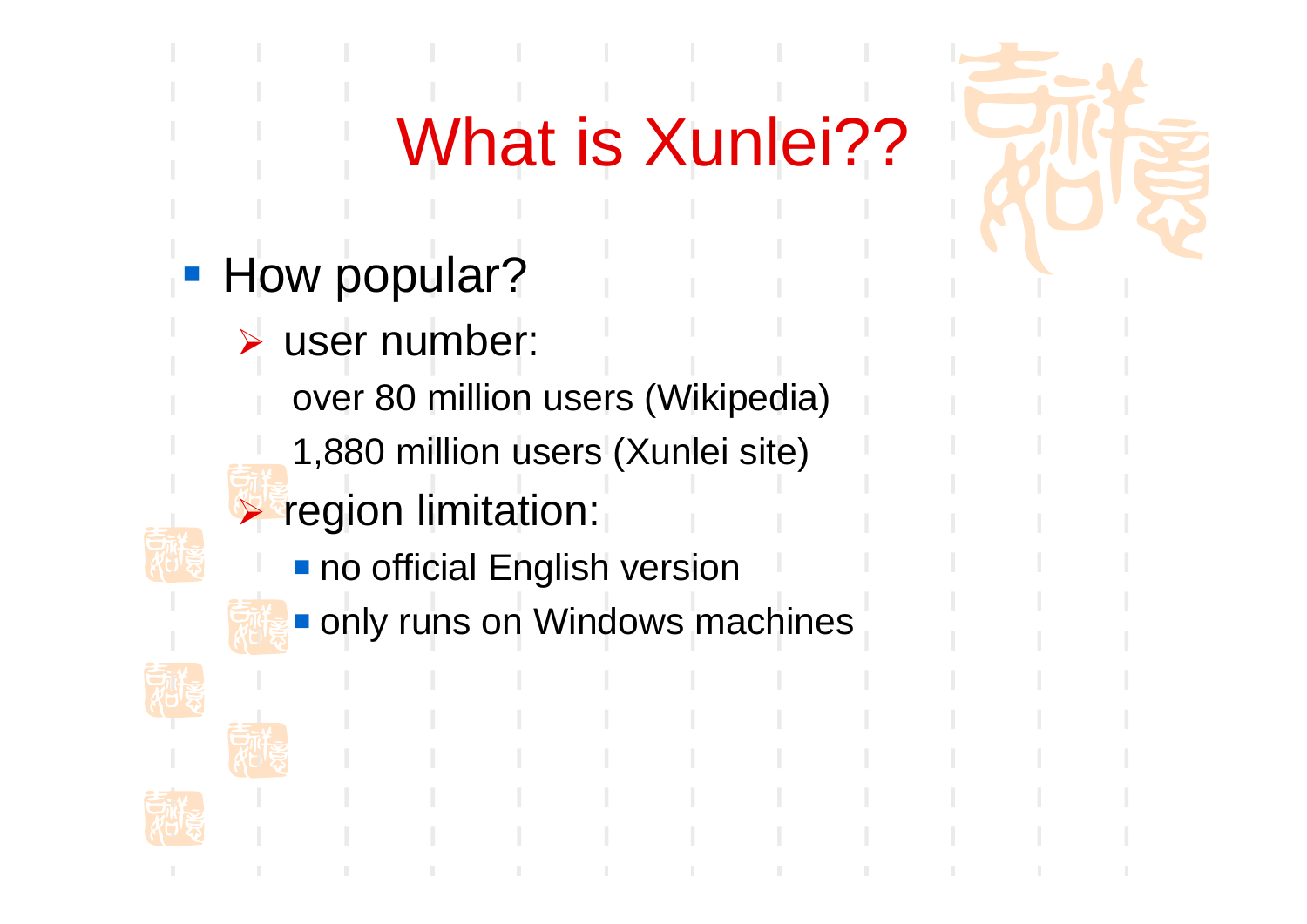# **Outline**

- **Introduction**
- **Experiments**
- **Results**







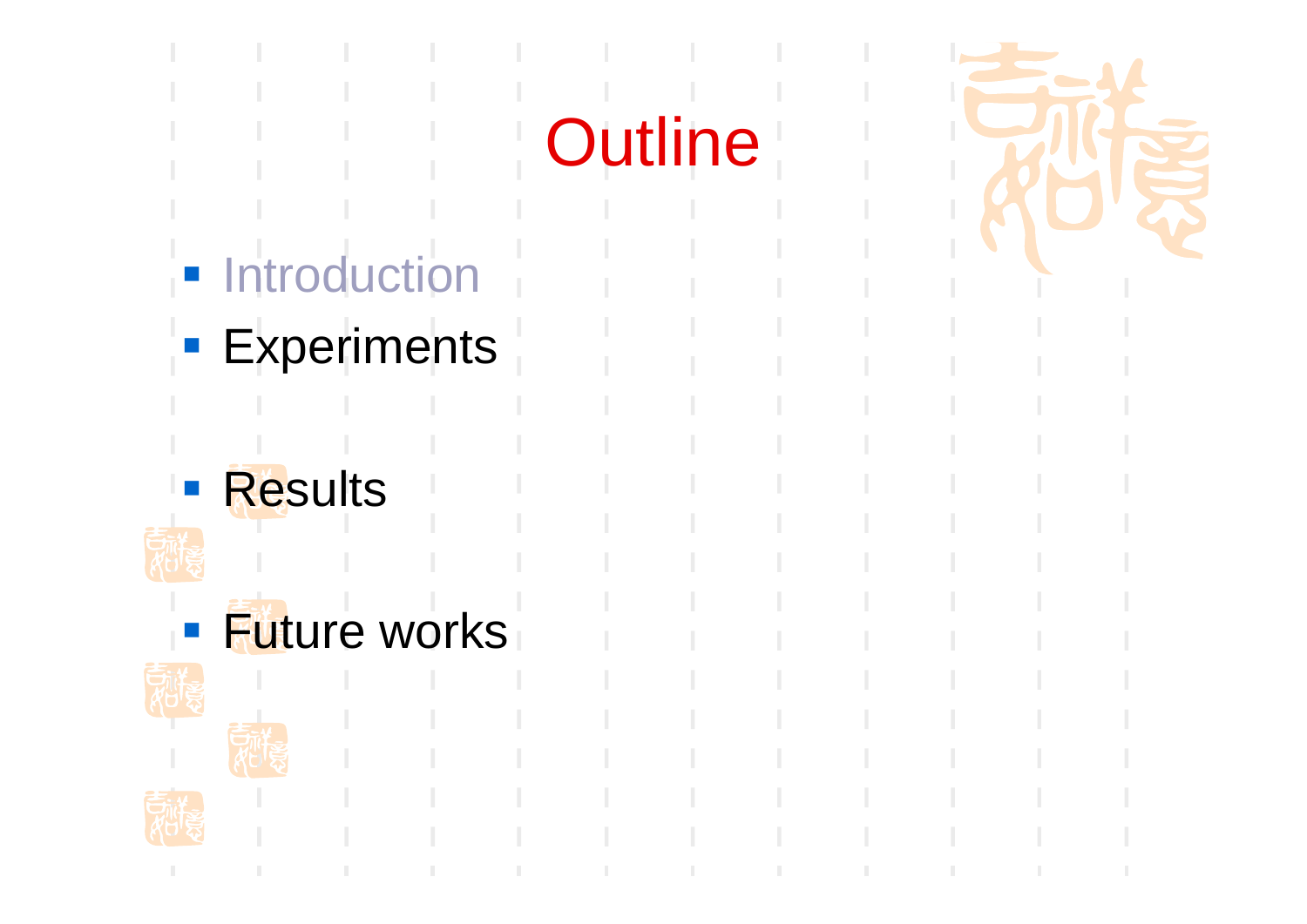## **Experiments**

- **Tools: Wireshark**
- **Two kinds of experiments:** 
	- ¾Xunlei's architecture
	- <sup>¾</sup>Xunlei's behavior in downloading file from sites



**Our analysis based on: source and** destination IP addresses, protocol, data bytes on packet level

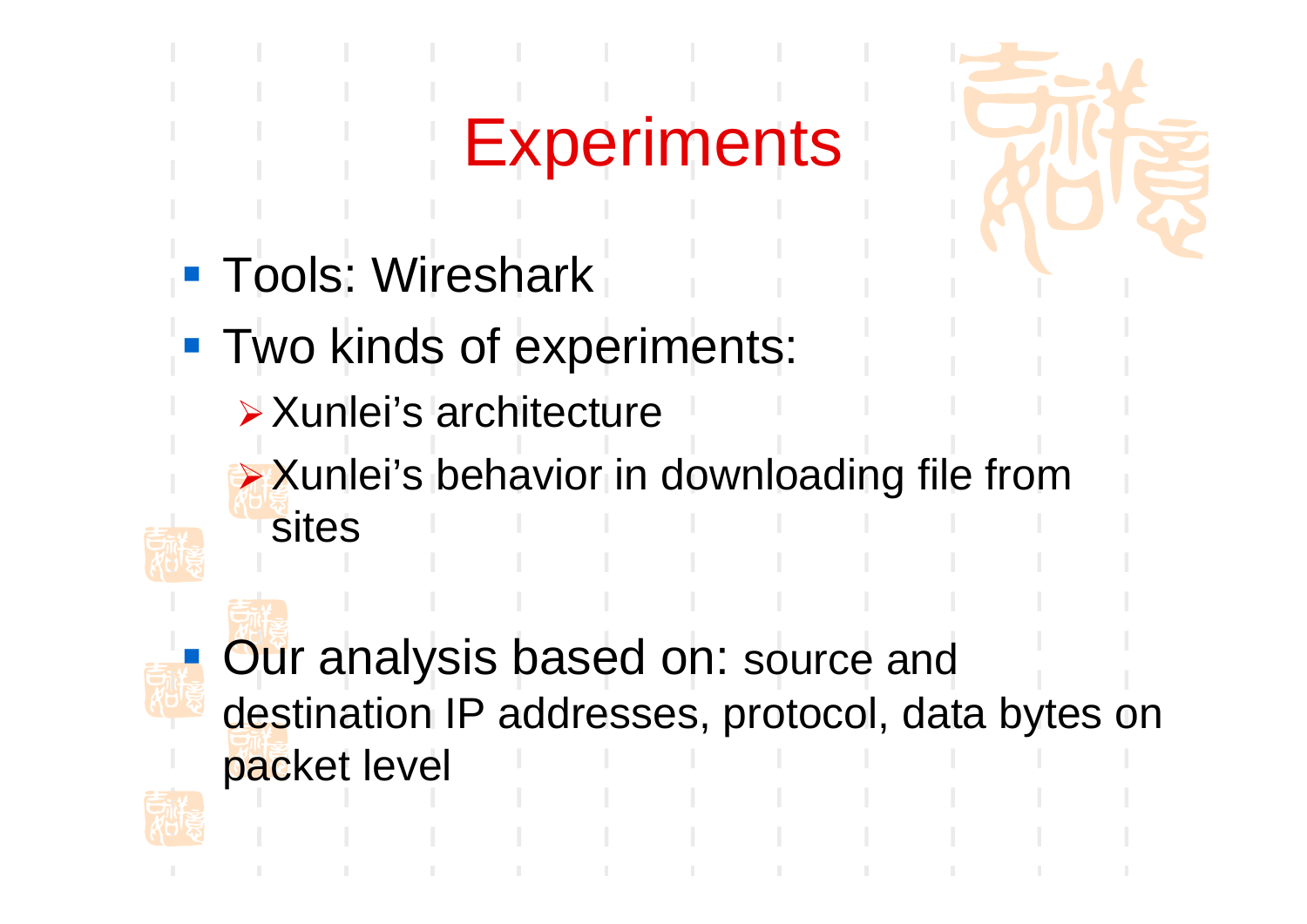### Results-- architecture

- **Kunlei system: servers + clients** 
	- <sup>¾</sup>Xunlei servers cooperate effectively with clear-cut divisions of work
		- client initialization, advertisement, file index, virus scan, pictures store.





¾ In eDonkey network, each server is mainly in charge of indexing files for clients

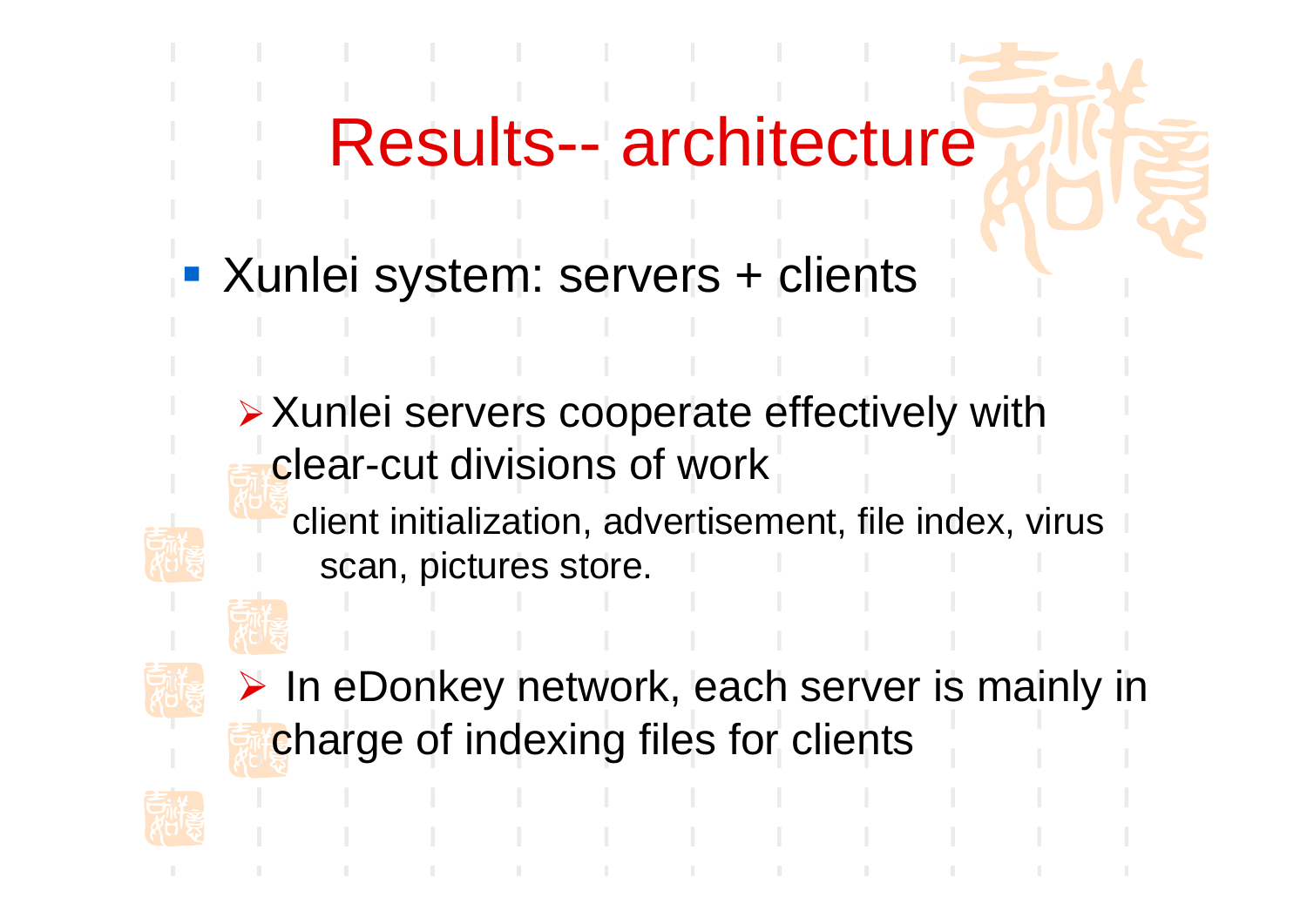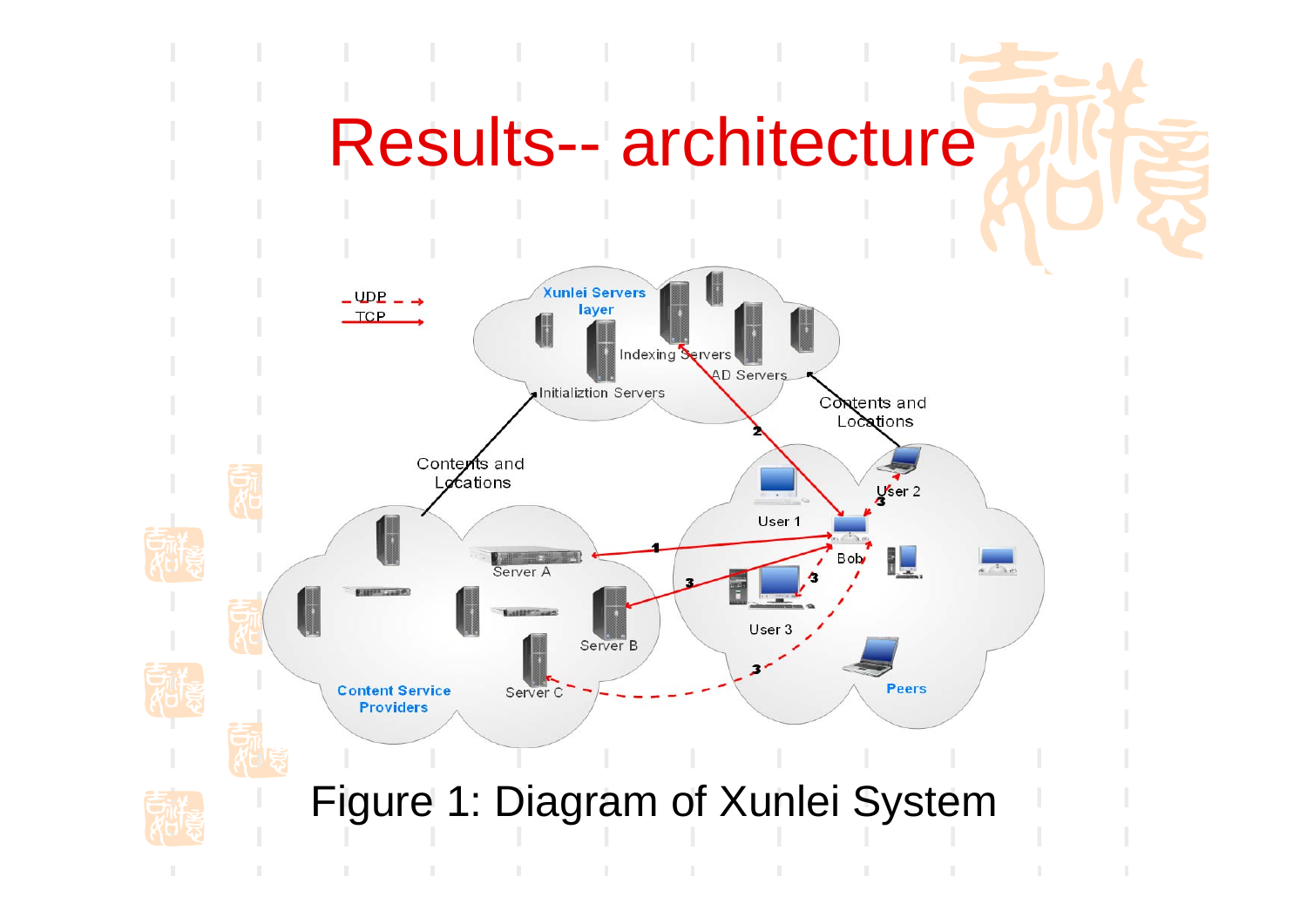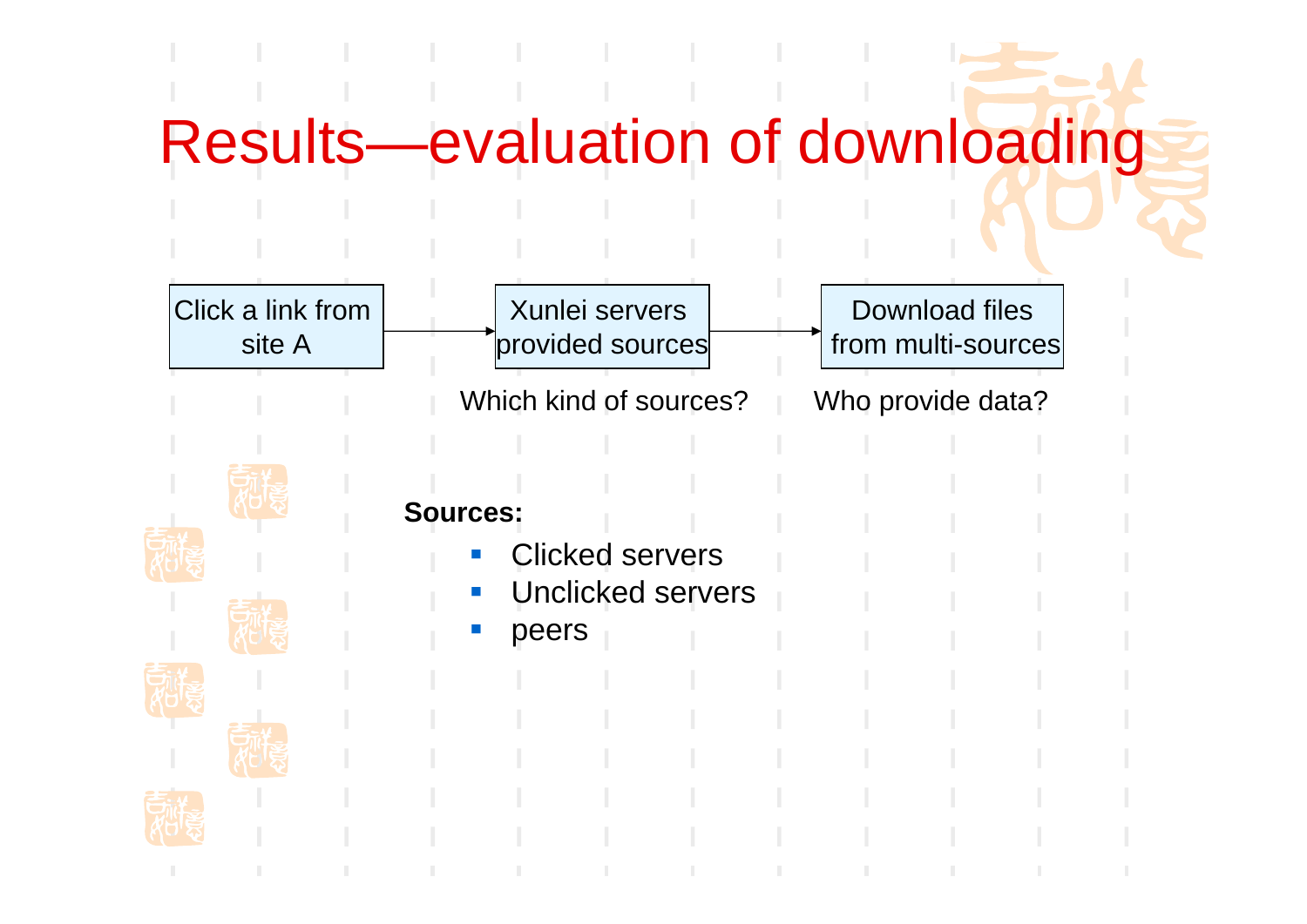## Results—evaluation of downloading









Figure 2: Number and types of sources Xunlei clients use to download data (forty experiments each to two portals sites)

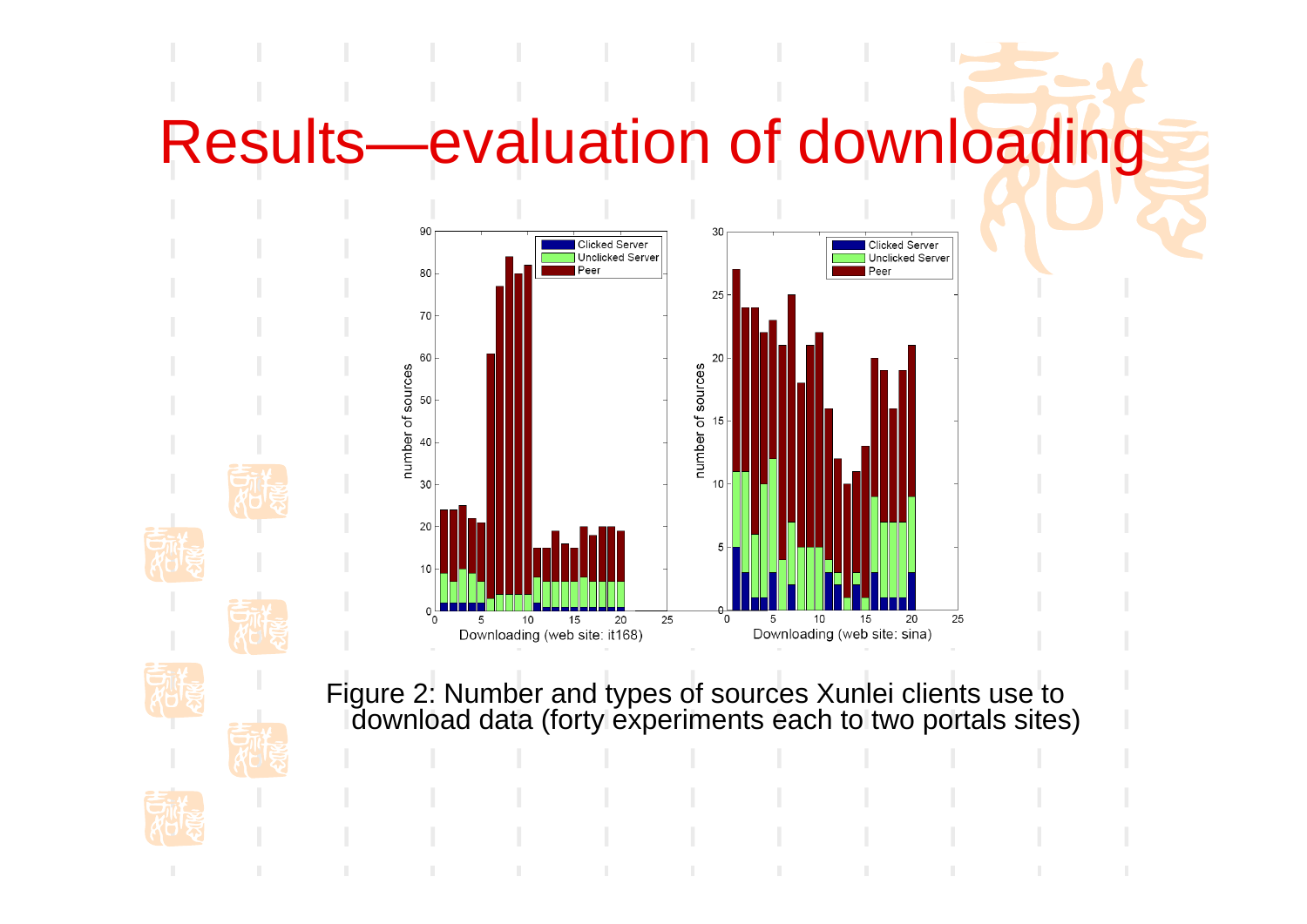### Results—evaluation of downloading

- Data redundancy:
	- ¾Xunlei client downloads files from several sources; duplicate data?
	- **► Calculate the data redundancy for each** download.
- 
- <sup>¾</sup>The results show that Xunlei's parallel downloading using its multi-sources manager works effectively for downloading from numerous sources

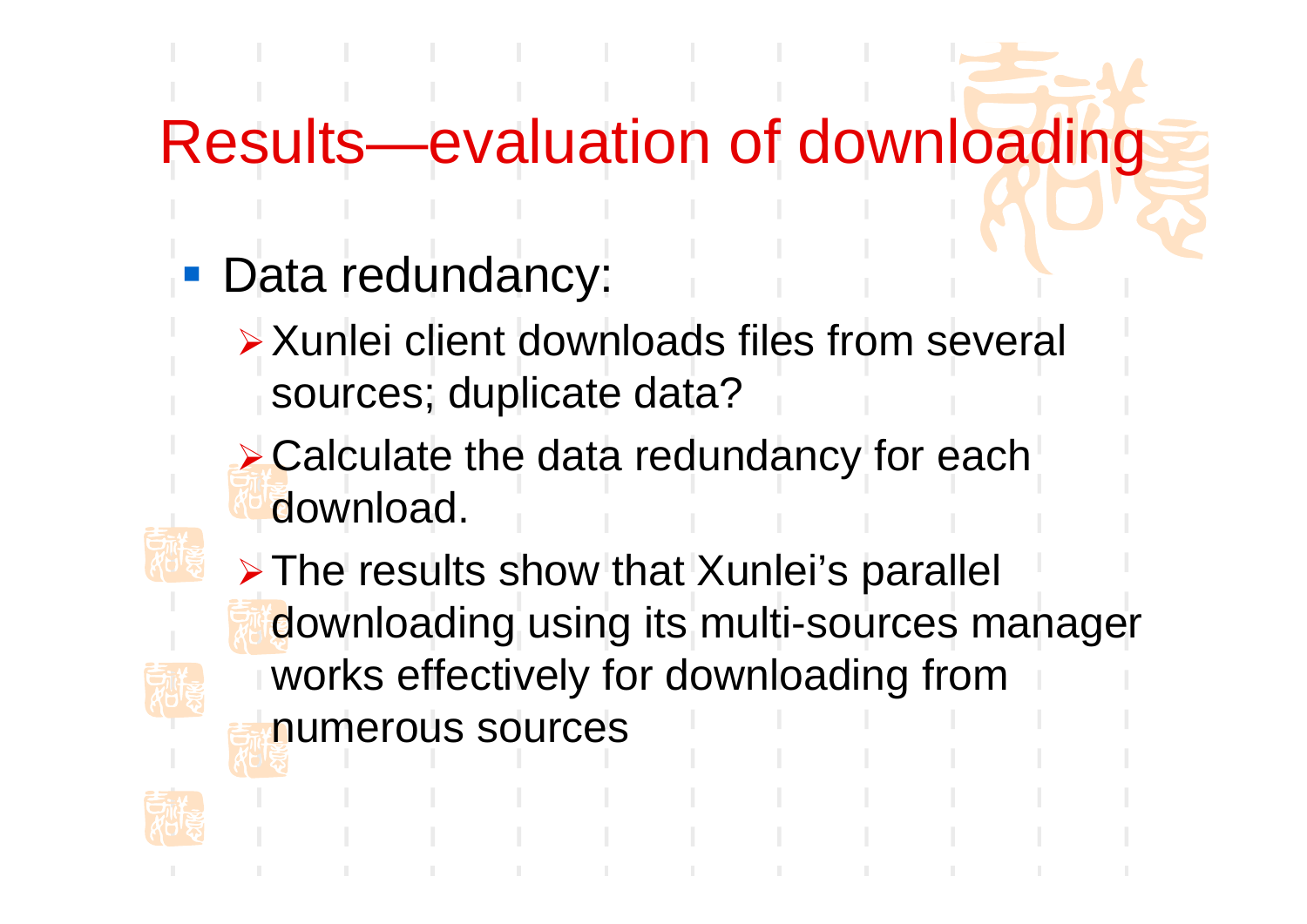### Results—evaluation of downloading

- Inappropriate behavior:
	- <sup>¾</sup>Xunlei's behavior of downloading files from unclicked servers is arguably inappropriate, as it exploits the advertisement profits those servers would receive via true clicks, page view hits, etc.



It balances loads among servers from the view of the whole Internet.



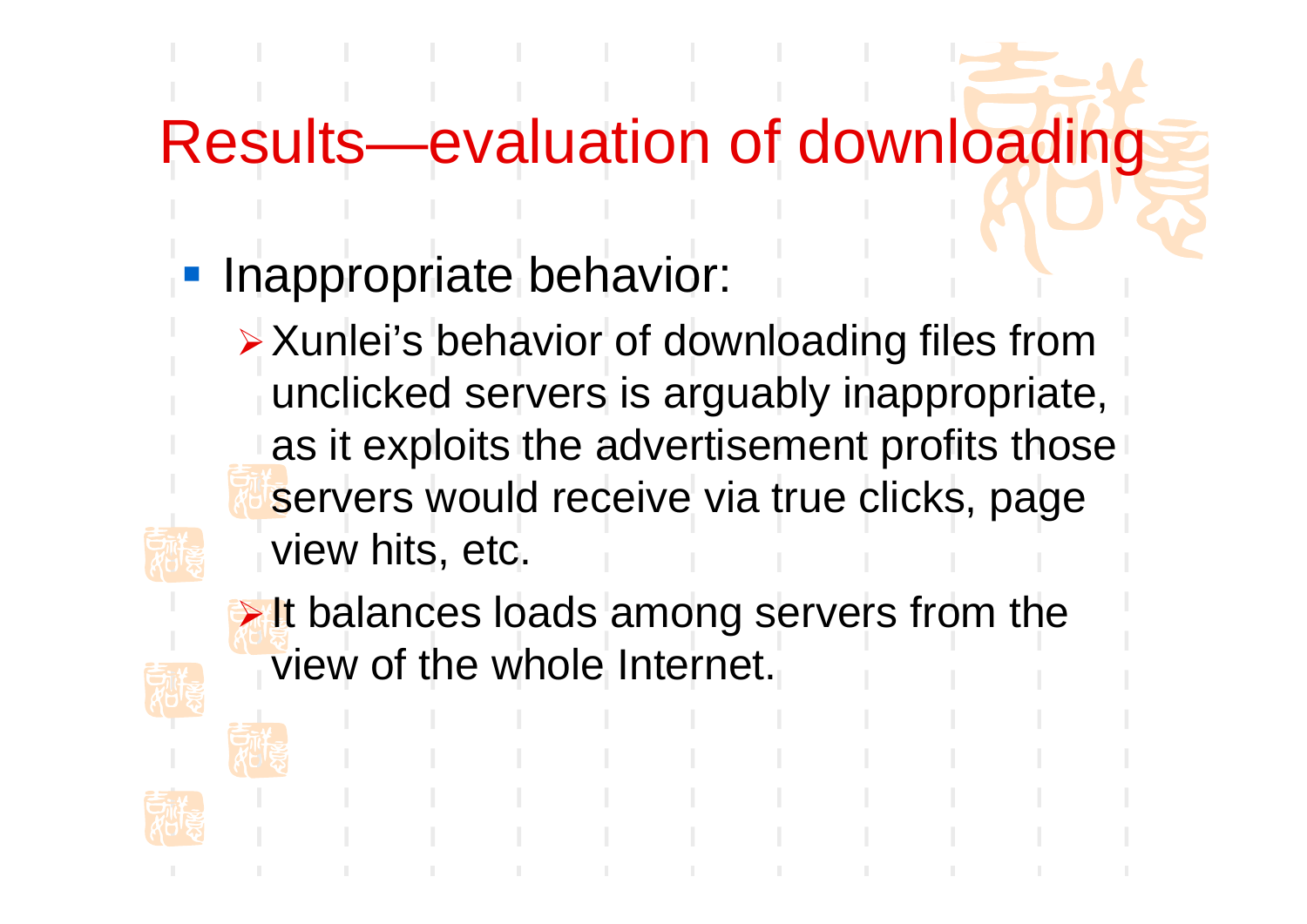## Future works



- Explore Xunlei's other aspects:
	- ¾IPTV
	- <sup>¾</sup>Bulk-file sharing
	- **≻ Compatibility with uTorrent and eMule**
- - Design a business-driven information integration for making good use of Internet.